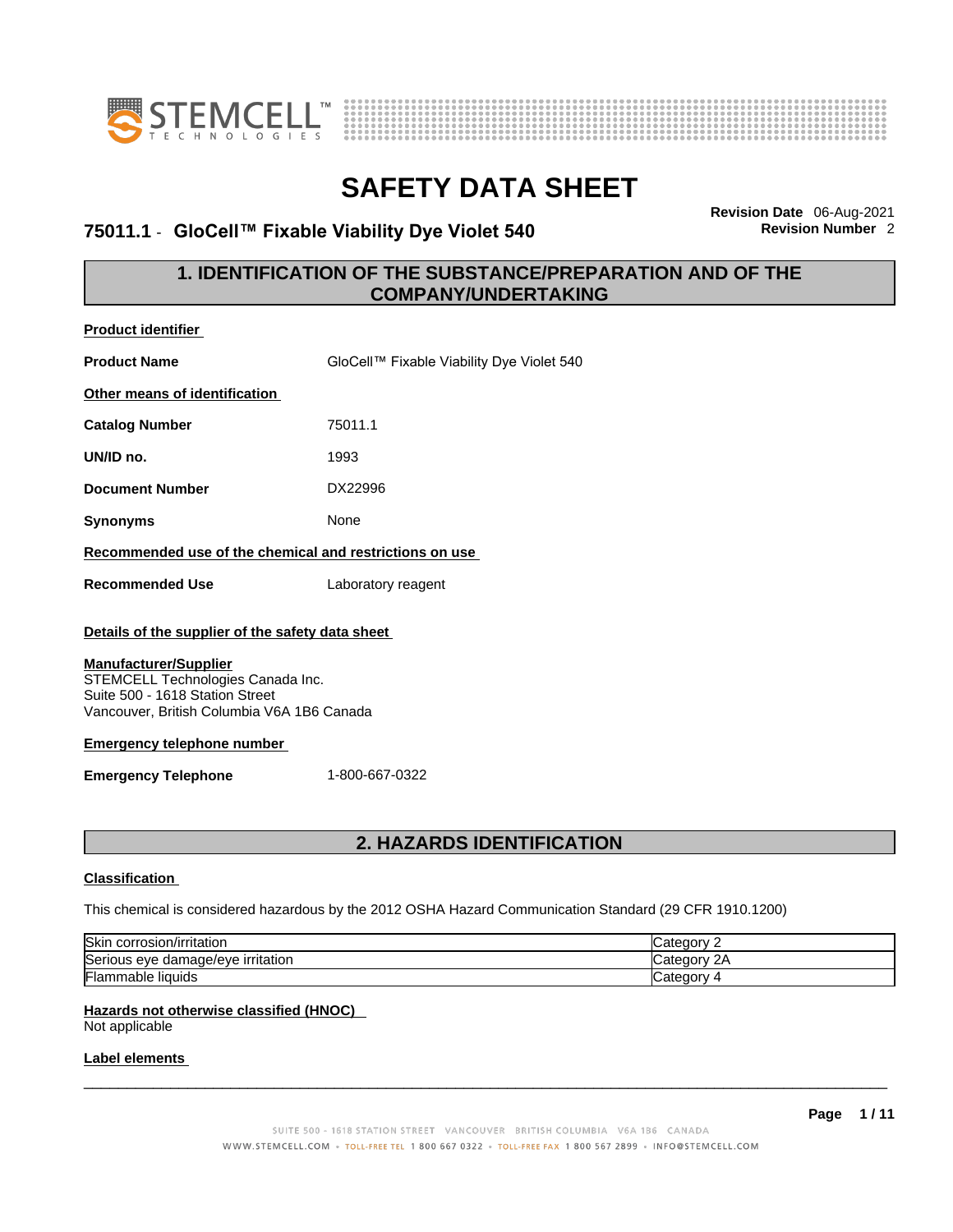



# \_\_\_\_\_\_\_\_\_\_\_\_\_\_\_\_\_\_\_\_\_\_\_\_\_\_\_\_\_\_\_\_\_\_\_\_\_\_\_\_\_\_\_\_\_\_\_\_\_\_\_\_\_\_\_\_\_\_\_\_\_\_\_\_\_\_\_\_\_\_\_\_\_\_\_\_\_\_\_\_\_\_\_\_\_\_\_\_\_\_\_\_\_ **Revision Date** 06-Aug-2021 **75011.1** - **GloCell™ Fixable Viability Dye Violet 540 Revision Number** 2



### **Precautionary Statements - Prevention**

Wash face, hands and any exposed skin thoroughly after handling Keep away from flames and hot surfaces. - No smoking Wear protective gloves/eye protection/face protection

IF IN EYES: Rinse cautiously with water for several minutes. Remove contact lenses, if present and easy to do. Continue rinsing If eye irritation persists: Get medical advice/attention IF ON SKIN: Wash with plenty of water and soap If skin irritation occurs: Get medical advice/attention Take off contaminated clothing and wash it before reuse In case of fire: Use CO2, dry chemical, or foam to extinguish

### **Precautionary Statements - Storage**

Store in a well-ventilated place. Keep cool

### **Precautionary Statements - Disposal**

Dispose of contents/container to an approved waste disposal plant

### **Other Information**

Not applicable

**Unknown acute toxicity** 0 % of the mixture consists of ingredient(s) of unknown toxicity

- 0 % of the mixture consists of ingredient(s) of unknown acute oral toxicity
- 0 % of the mixture consists of ingredient(s) of unknown acute dermal toxicity
- 0 % of the mixture consists of ingredient(s) of unknown acute inhalation toxicity (gas)
- 0 % of the mixture consists of ingredient(s) of unknown acute inhalation toxicity (vapor)
- 0 % of the mixture consists of ingredient(s) of unknown acute inhalation toxicity (dust/mist)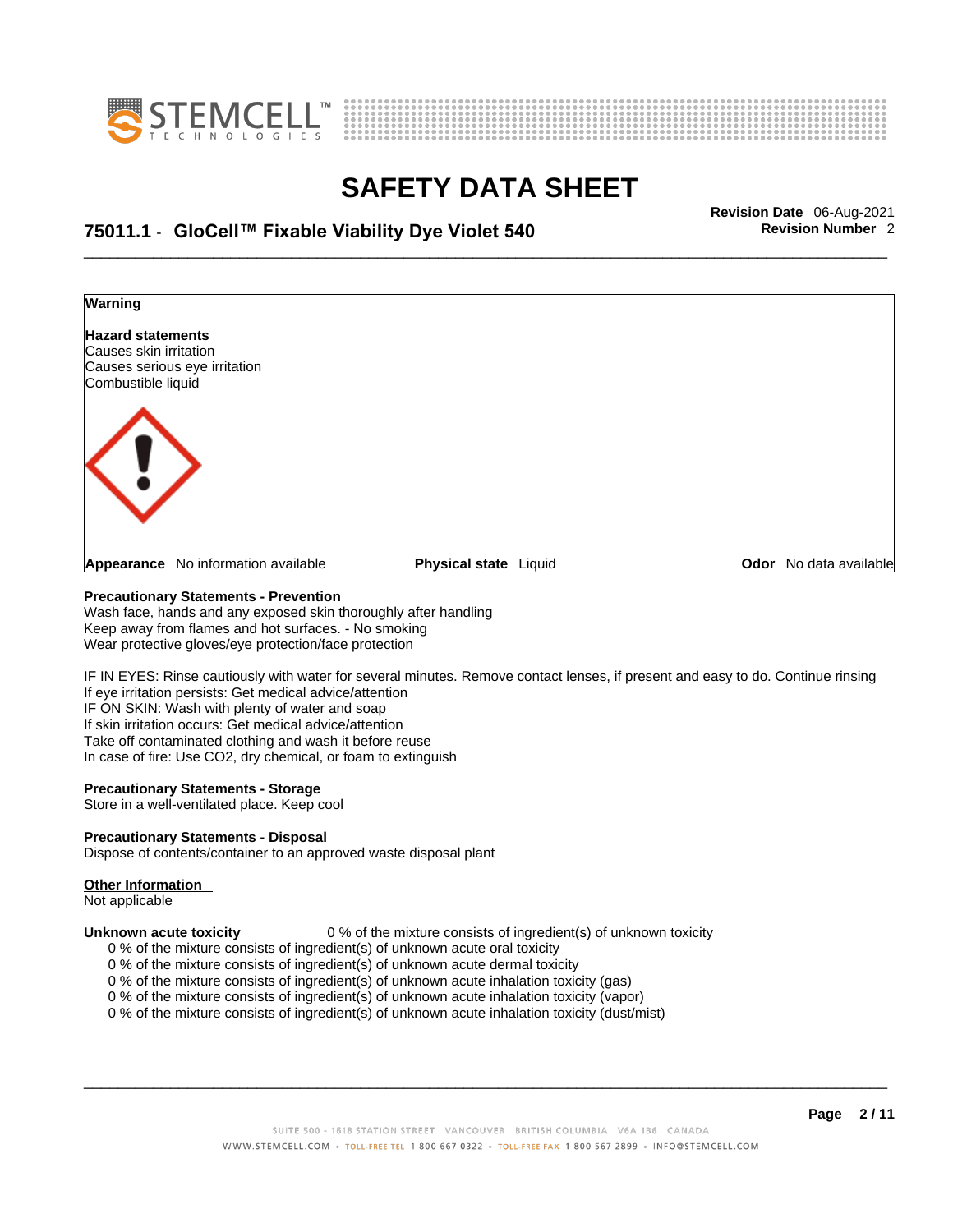



# \_\_\_\_\_\_\_\_\_\_\_\_\_\_\_\_\_\_\_\_\_\_\_\_\_\_\_\_\_\_\_\_\_\_\_\_\_\_\_\_\_\_\_\_\_\_\_\_\_\_\_\_\_\_\_\_\_\_\_\_\_\_\_\_\_\_\_\_\_\_\_\_\_\_\_\_\_\_\_\_\_\_\_\_\_\_\_\_\_\_\_\_\_ **Revision Date** 06-Aug-2021 **75011.1** - **GloCell™ Fixable Viability Dye Violet 540 Revision Number** 2

## **3. COMPOSITION/INFORMATION ON INGREDIENTS**

### **Substance**

| $\sim$<br>Chemical name      | CAS N0. | Weight-%   |
|------------------------------|---------|------------|
| . .<br>dimethvl<br>sultoxide | 67-68-  | .ac<br>ت ت |

\*The exact percentage (concentration) of composition has been withheld as a trade secret.

| <b>4. FIRST AID MEASURES</b>                                |                                                                                                                                                                                                                                                                                              |  |
|-------------------------------------------------------------|----------------------------------------------------------------------------------------------------------------------------------------------------------------------------------------------------------------------------------------------------------------------------------------------|--|
| Description of first aid measures                           |                                                                                                                                                                                                                                                                                              |  |
| <b>General advice</b>                                       | Show this safety data sheet to the doctor in attendance.                                                                                                                                                                                                                                     |  |
| <b>Inhalation</b>                                           | Get medical attention immediately if symptoms occur. Remove to fresh air.                                                                                                                                                                                                                    |  |
| Eye contact                                                 | Rinse immediately with plenty of water, also under the eyelids, for at least 15 minutes.<br>Remove contact lenses, if present and easy to do. Continue rinsing. Keep eye wide open<br>while rinsing. Do not rub affected area. Get medical attention if irritation develops and<br>persists. |  |
| <b>Skin contact</b>                                         | Wash off immediately with soap and plenty of water while removing all contaminated<br>clothes and shoes. Get medical attention if irritation develops and persists.                                                                                                                          |  |
| Ingestion                                                   | Clean mouth with water and drink afterwards plenty of water. Never give anything by mouth<br>to an unconscious person. Do NOT induce vomiting. Call a physician.                                                                                                                             |  |
| Self-protection of the first aider                          | Remove all sources of ignition. Ensure that medical personnel are aware of the material(s)<br>involved, take precautions to protect themselves and prevent spread of contamination.<br>Avoid contact with skin, eyes or clothing. Wear personal protective clothing (see section 8).         |  |
| Most important symptoms and effects, both acute and delayed |                                                                                                                                                                                                                                                                                              |  |
| <b>Symptoms</b>                                             | Burning sensation.                                                                                                                                                                                                                                                                           |  |
|                                                             | Indication of any immediate medical attention and special treatment needed                                                                                                                                                                                                                   |  |
| Note to physicians                                          | Treat symptomatically.                                                                                                                                                                                                                                                                       |  |
|                                                             | <b>5. FIRE-FIGHTING MEASURES</b>                                                                                                                                                                                                                                                             |  |
| <b>Suitable Extinguishing Media</b>                         | Dry chemical. Carbon dioxide (CO2). Water spray. Alcohol resistant foam.                                                                                                                                                                                                                     |  |

**Unsuitable extinguishing media** CAUTION: Use of water spray when fighting fire may be inefficient.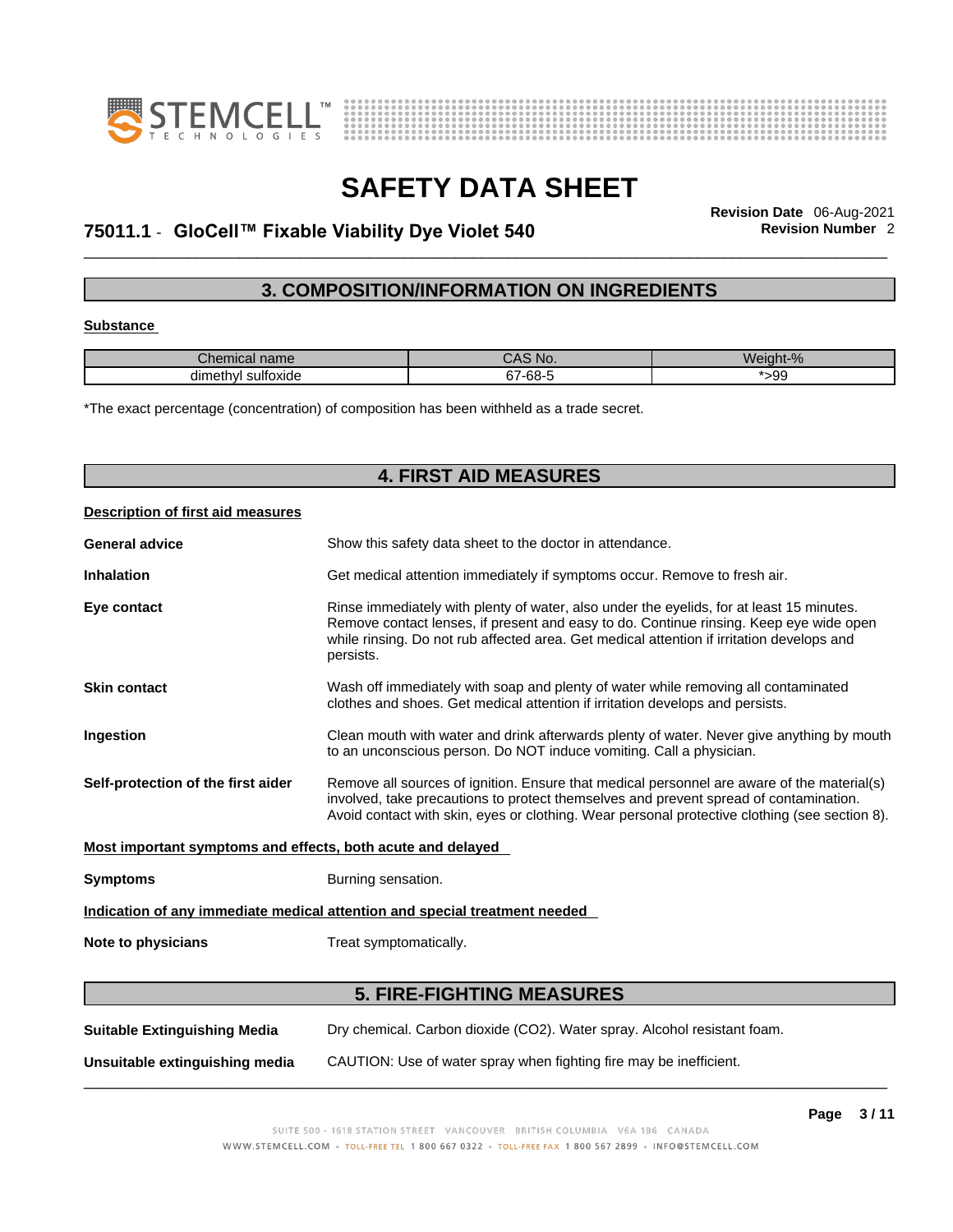



# \_\_\_\_\_\_\_\_\_\_\_\_\_\_\_\_\_\_\_\_\_\_\_\_\_\_\_\_\_\_\_\_\_\_\_\_\_\_\_\_\_\_\_\_\_\_\_\_\_\_\_\_\_\_\_\_\_\_\_\_\_\_\_\_\_\_\_\_\_\_\_\_\_\_\_\_\_\_\_\_\_\_\_\_\_\_\_\_\_\_\_\_\_ **Revision Date** 06-Aug-2021 **75011.1** - **GloCell™ Fixable Viability Dye Violet 540 Revision Number** 2

| Specific hazards arising from the                                                                                | Keep product and empty container away from heat and sources of ignition. In the event of  |
|------------------------------------------------------------------------------------------------------------------|-------------------------------------------------------------------------------------------|
| chemical                                                                                                         | fire, cool tanks with water spray.                                                        |
| <b>Explosion data</b><br><b>Sensitivity to Mechanical Impact None.</b><br><b>Sensitivity to Static Discharge</b> | Yes.                                                                                      |
| Special protective equipment for                                                                                 | Firefighters should wear self-contained breathing apparatus and full firefighting turnout |
| fire-fighters                                                                                                    | gear. Use personal protection equipment.                                                  |
|                                                                                                                  | <b>6. ACCIDENTAL RELEASE MEASURES</b>                                                     |

# **Personal precautions** Evacuate personnel to safe areas. See section 8 for more information. Take precautionary

|                                                      | measures against static discharges. Do not touch or walk through spilled material. Ensure<br>adequate ventilation. Avoid contact with skin, eyes or clothing. Use personal protective<br>equipment as required. |
|------------------------------------------------------|-----------------------------------------------------------------------------------------------------------------------------------------------------------------------------------------------------------------|
| <b>Other Information</b>                             | Refer to protective measures listed in Sections 7 and 8.                                                                                                                                                        |
| <b>Environmental precautions</b>                     |                                                                                                                                                                                                                 |
| <b>Environmental precautions</b>                     | Refer to protective measures listed in Sections 7 and 8. Prevent further leakage or spillage<br>if safe to do so.                                                                                               |
| Methods and material for containment and cleaning up |                                                                                                                                                                                                                 |
| <b>Methods for containment</b>                       | Stop leak if you can do it without risk. Do not touch or walk through spilled material. Dike far<br>ahead of liquid spill for later disposal.                                                                   |
| Methods for cleaning up                              | Take precautionary measures against static discharges. Dam up. Soak up with inert<br>absorbent material. Pick up and transfer to properly labeled containers.                                                   |
| <b>Prevention of secondary hazards</b>               | Clean contaminated objects and areas thoroughly observing environmental regulations.                                                                                                                            |
|                                                      |                                                                                                                                                                                                                 |

## **7. HANDLING AND STORAGE**

### **Precautions for safe handling**

**Advice on safe handling** Use personal protection equipment.Do not breathe vapor or mist. Keep away from heat, hot surfaces, sparks, open flames and other ignition sources. No smoking. Take precautionary measures against static discharges. Use with local exhaust ventilation. Take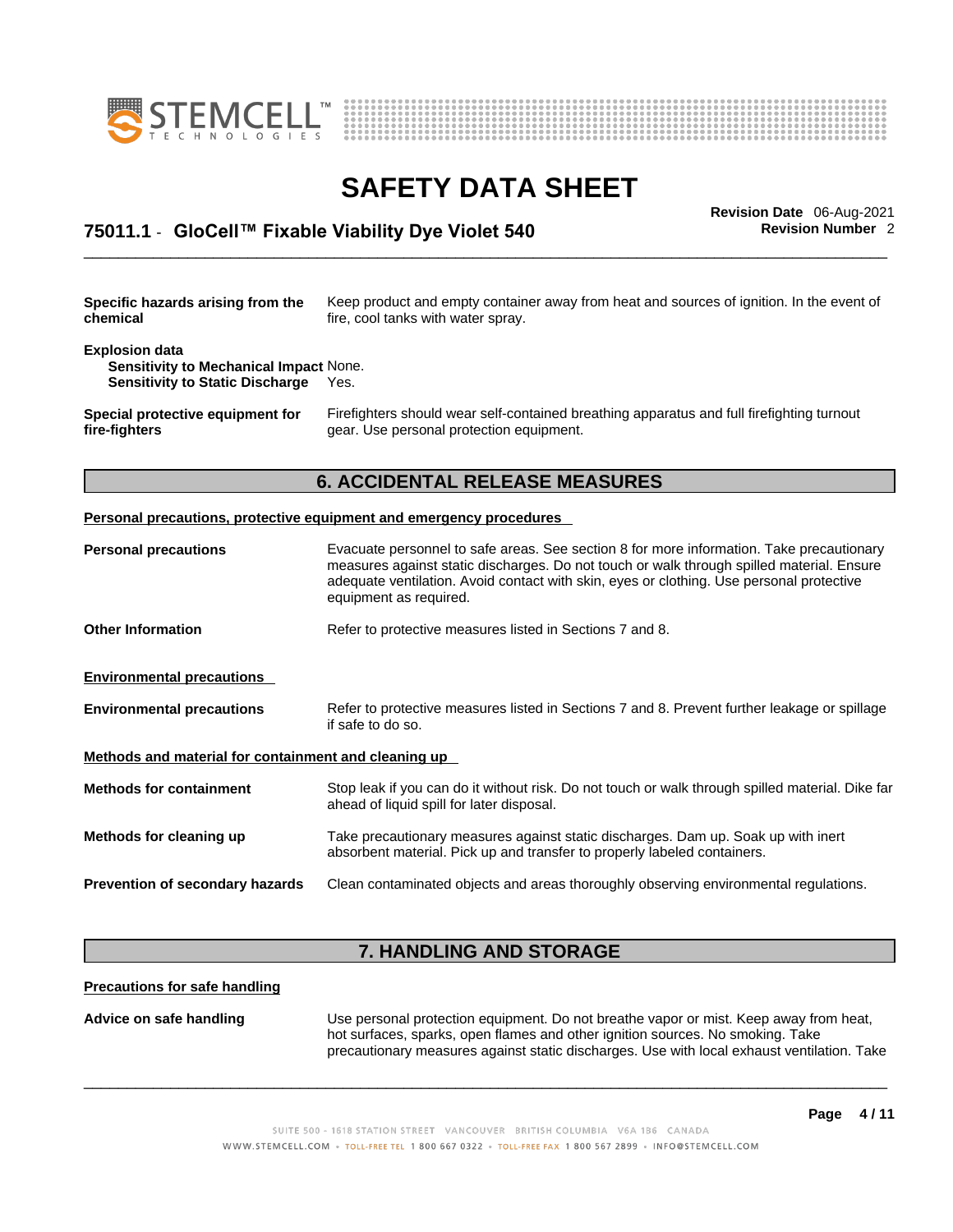



# \_\_\_\_\_\_\_\_\_\_\_\_\_\_\_\_\_\_\_\_\_\_\_\_\_\_\_\_\_\_\_\_\_\_\_\_\_\_\_\_\_\_\_\_\_\_\_\_\_\_\_\_\_\_\_\_\_\_\_\_\_\_\_\_\_\_\_\_\_\_\_\_\_\_\_\_\_\_\_\_\_\_\_\_\_\_\_\_\_\_\_\_\_ **Revision Date** 06-Aug-2021 **75011.1** - **GloCell™ Fixable Viability Dye Violet 540 Revision Number** 2

off contaminated clothing and wash before reuse. Handle in accordance with good industrial hygiene and safety practice. Avoid contact with skin, eyes or clothing. Do not eat, drink or smoke when using this product.

### **Conditions for safe storage, including any incompatibilities**

**Storage Conditions** Keep away from heat, sparks, flame and other sources of ignition (i.e., pilot lights, electric motors and static electricity). Keep in properly labeled containers. Store in accordance with the particular national regulations. Store in accordance with local regulations. Store in accordance with information listed on the Product Information Sheet (PIS).

### **8. EXPOSURE CONTROLS/PERSONAL PROTECTION**

### **Control parameters**

**Exposure Limits** The following ingredients are the only ingredients of the product above the cut-off level (or level that contributes to the hazard classification of the mixture) which have an exposure limit applicable in the region for which this safety data sheet is intended or other recommended limit. At this time, the other relevant constituents have no known exposure limits from the sources listed here.

### **Appropriate engineering controls**

| <b>Engineering controls</b> | Showers              |  |
|-----------------------------|----------------------|--|
|                             | Eyewash stations     |  |
|                             | Ventilation systems. |  |

**Individual protection measures, such as personal protective equipment Eye/face protection** Tight sealing safety goggles. Hand protection **Impervious gloves.** Wear suitable gloves. **Skin and body protection** Long sleeved clothing. Wear suitable protective clothing. **Respiratory protection** No protective equipment is needed under normal use conditions. If exposure limits are exceeded or irritation is experienced, ventilation and evacuation may be required. **General hygiene considerations** Contaminated work clothing should not be allowed outof the workplace. Regular cleaning of equipment, work area and clothing is recommended. Wash hands before breaks and immediately after handling the product. Avoid contact with skin, eyes or clothing. Wear suitable gloves and eye/face protection. Do not eat, drink or smoke when using this product.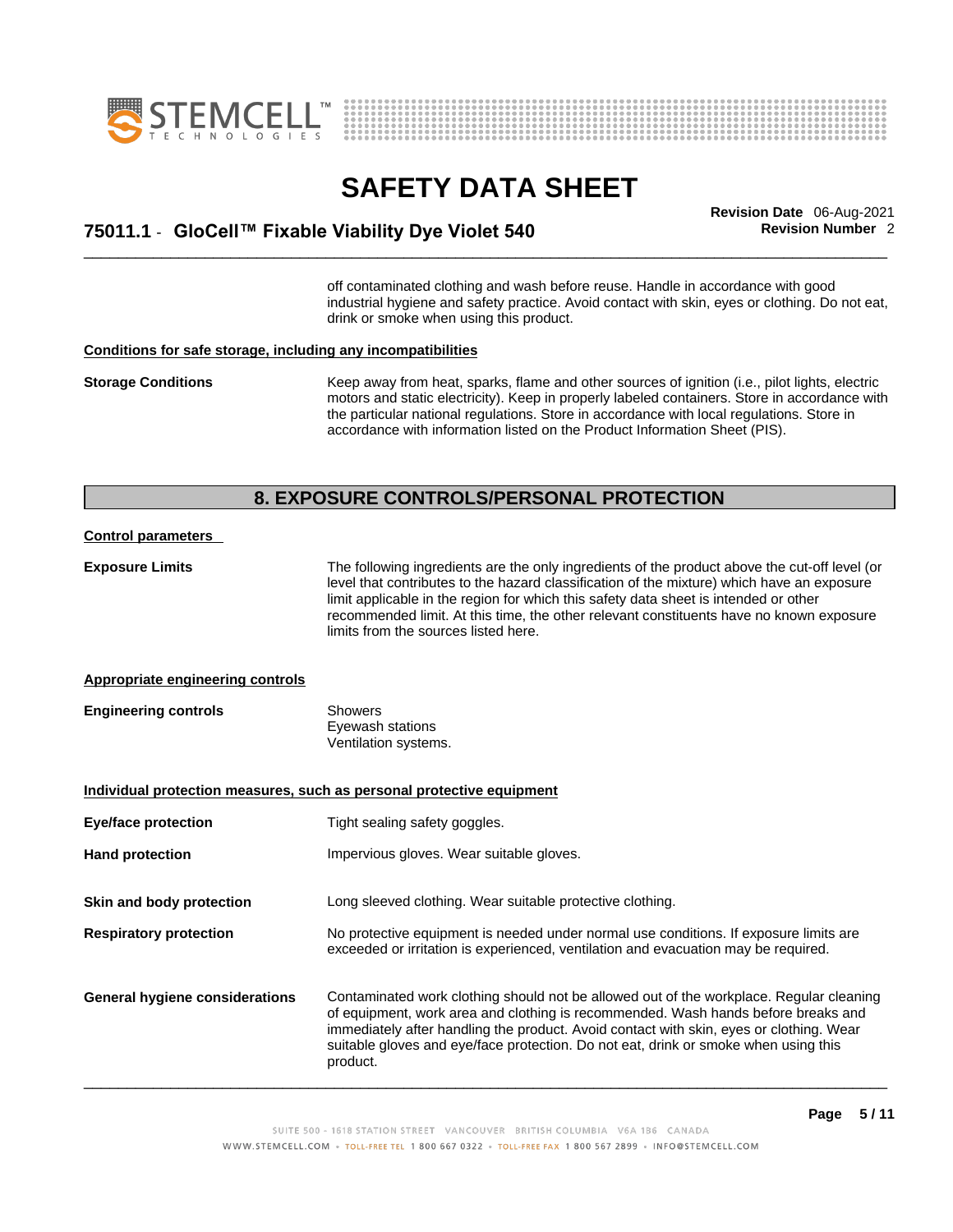



# \_\_\_\_\_\_\_\_\_\_\_\_\_\_\_\_\_\_\_\_\_\_\_\_\_\_\_\_\_\_\_\_\_\_\_\_\_\_\_\_\_\_\_\_\_\_\_\_\_\_\_\_\_\_\_\_\_\_\_\_\_\_\_\_\_\_\_\_\_\_\_\_\_\_\_\_\_\_\_\_\_\_\_\_\_\_\_\_\_\_\_\_\_ **Revision Date** 06-Aug-2021 **75011.1** - **GloCell™ Fixable Viability Dye Violet 540 Revision Number** 2

## **9. PHYSICAL AND CHEMICAL PROPERTIES**

| Information on basic physical and chemical properties |                                     |                  |  |
|-------------------------------------------------------|-------------------------------------|------------------|--|
| <b>Physical state</b>                                 | Liquid                              |                  |  |
| Appearance                                            | No information available            |                  |  |
| Color                                                 | No information available            |                  |  |
| Odor                                                  | No data available                   |                  |  |
| <b>Odor threshold</b>                                 | No data available                   |                  |  |
| <b>Property</b>                                       | <b>Values</b>                       | Remarks • Method |  |
| рH                                                    | No data available                   | None known       |  |
| Melting point / freezing point                        | No data available                   | None known       |  |
| Boiling point / boiling range                         | No data available                   | None known       |  |
| <b>Flash point</b>                                    | 87 °C / 189 °F                      |                  |  |
| <b>Evaporation rate</b>                               | No data available                   | None known       |  |
| Flammability (solid, gas)                             | No data available                   | None known       |  |
| <b>Flammability Limit in Air</b>                      |                                     | None known       |  |
| <b>Upper flammability limit:</b>                      | No data available                   |                  |  |
| Lower flammability limit:                             | No data available                   |                  |  |
| Vapor pressure                                        | No data available                   | None known       |  |
| Vapor density                                         | No data available                   | None known       |  |
| <b>Relative density</b>                               | No data available                   | None known       |  |
| <b>Water solubility</b>                               | No data available                   | None known       |  |
| Solubility in other solvents                          | No data available                   | None known       |  |
| <b>Partition coefficient</b>                          | No data available                   | None known       |  |
| <b>Autoignition temperature</b>                       | No data available                   | None known       |  |
| <b>Decomposition temperature</b>                      | No data available                   | None known       |  |
| <b>Kinematic viscosity</b>                            | No data available                   | None known       |  |
| <b>Dynamic viscosity</b>                              | No data available                   | None known       |  |
| <b>Explosive properties</b>                           | No data available                   |                  |  |
| <b>Oxidizing properties</b>                           | No information available            |                  |  |
| <b>Other Information</b>                              |                                     |                  |  |
| <b>Softening point</b>                                | No information available            |                  |  |
| <b>Molecular weight</b>                               | No information available            |                  |  |
| <b>Molecular formula</b>                              | No information available            |                  |  |
| VOC Content (%)                                       | No information available            |                  |  |
| <b>Liquid Density</b>                                 | No information available            |                  |  |
| <b>Bulk density</b>                                   | No information available            |                  |  |
|                                                       | <b>10. STABILITY AND REACTIVITY</b> |                  |  |
| <b>Reactivity</b>                                     | No information available.           |                  |  |

**Chemical stability** Stable under normal conditions.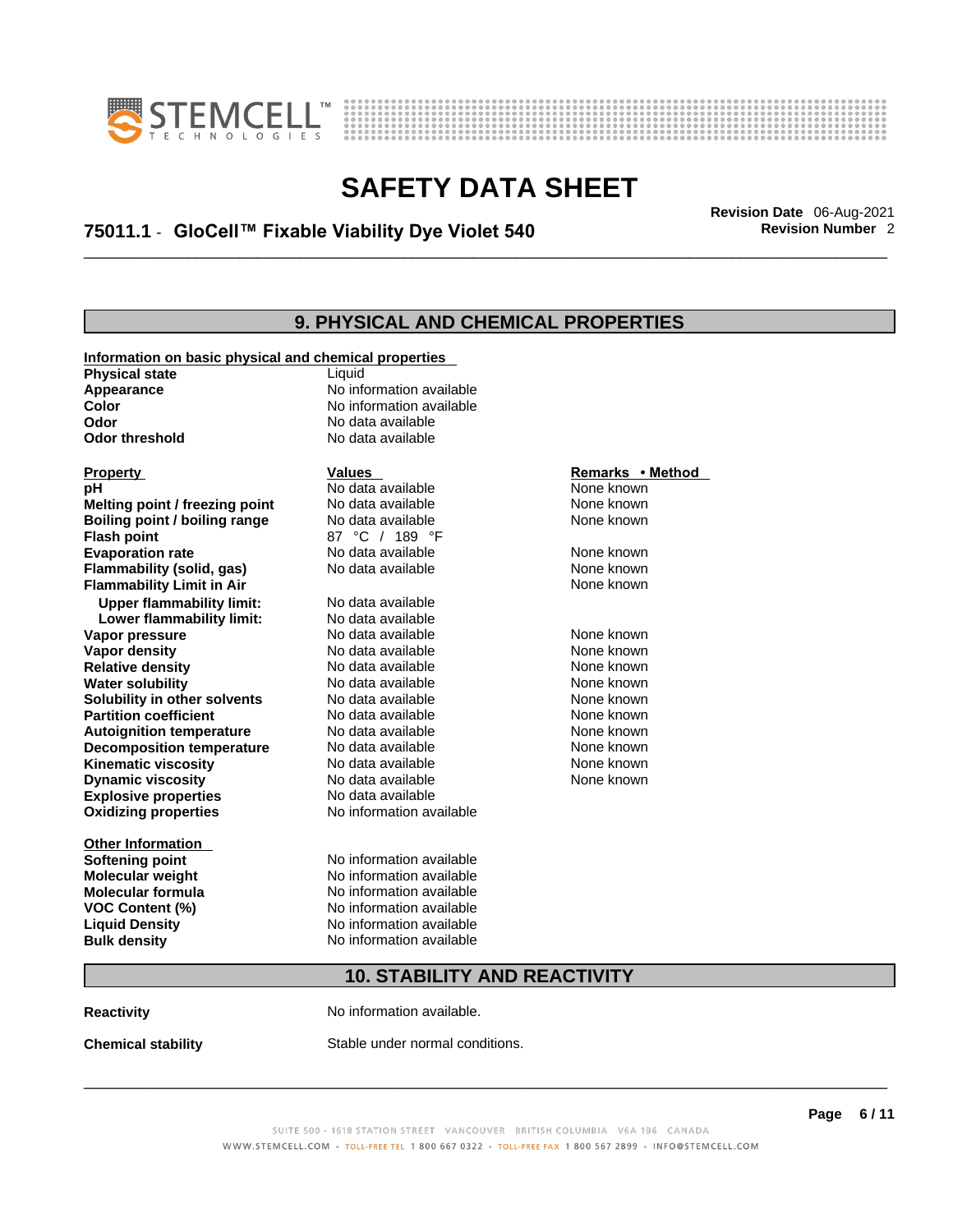



\_\_\_\_\_\_\_\_\_\_\_\_\_\_\_\_\_\_\_\_\_\_\_\_\_\_\_\_\_\_\_\_\_\_\_\_\_\_\_\_\_\_\_\_\_\_\_\_\_\_\_\_\_\_\_\_\_\_\_\_\_\_\_\_\_\_\_\_\_\_\_\_\_\_\_\_\_\_\_\_\_\_\_\_\_\_\_\_\_\_\_\_\_ **Revision Date** 06-Aug-2021 **75011.1** - **GloCell™ Fixable Viability Dye Violet 540 Revision Number** 2

**Possibility of hazardous reactions** None under normal processing.

**Conditions to avoid Heat, flames and sparks.** 

**Incompatible materials** Strong acids. Strong oxidizing agents.

**Hazardous decomposition products** Carbon oxides. Sulfur oxides.

### **11. TOXICOLOGICAL INFORMATION**

### **Information on likely routes of exposure**

| <b>Product Information</b> |                                                                                                                                                      |
|----------------------------|------------------------------------------------------------------------------------------------------------------------------------------------------|
| <b>Inhalation</b>          | Specific test data for the substance or mixture is not available. May cause irritation of<br>respiratory tract.                                      |
| Eye contact                | Irritating to eyes. Specific test data for the substance or mixture is not available. Causes<br>serious eye irritation. (based on components).       |
| <b>Skin contact</b>        | Causes skin irritation. (based on components). Specific test data for the substance or<br>mixture is not available.                                  |
| Ingestion                  | Specific test data for the substance or mixture is not available. Ingestion may cause<br>gastrointestinal irritation, nausea, vomiting and diarrhea. |
|                            | Symptoms related to the physical, chemical and toxicological characteristics                                                                         |
| <b>Symptoms</b>            | Redness. May cause redness and tearing of the eyes.                                                                                                  |

### **Numerical measures of toxicity**

### **Acute toxicity**

### **The following values are calculated based on chapter 3.1 of the GHS document ATEmix (oral)** 14,500.00 mg/kg **ATEmix (dermal)**40,000.00 mg/kg **Unknown acute toxicity** 0 % of the mixture consists of ingredient(s) of unknown toxicity 0 % of the mixture consists of ingredient(s) of unknown acute oral toxicity 0 % of the mixture consists of ingredient(s) of unknown acute dermal toxicity 0 % of the mixture consists of ingredient(s) of unknown acute inhalation toxicity (gas)

0 % of the mixture consists of ingredient(s) of unknown acute inhalation toxicity (vapor)

0 % of the mixture consists of ingredient(s) of unknown acute inhalation toxicity (dust/mist)

Product Information

### **Component Information**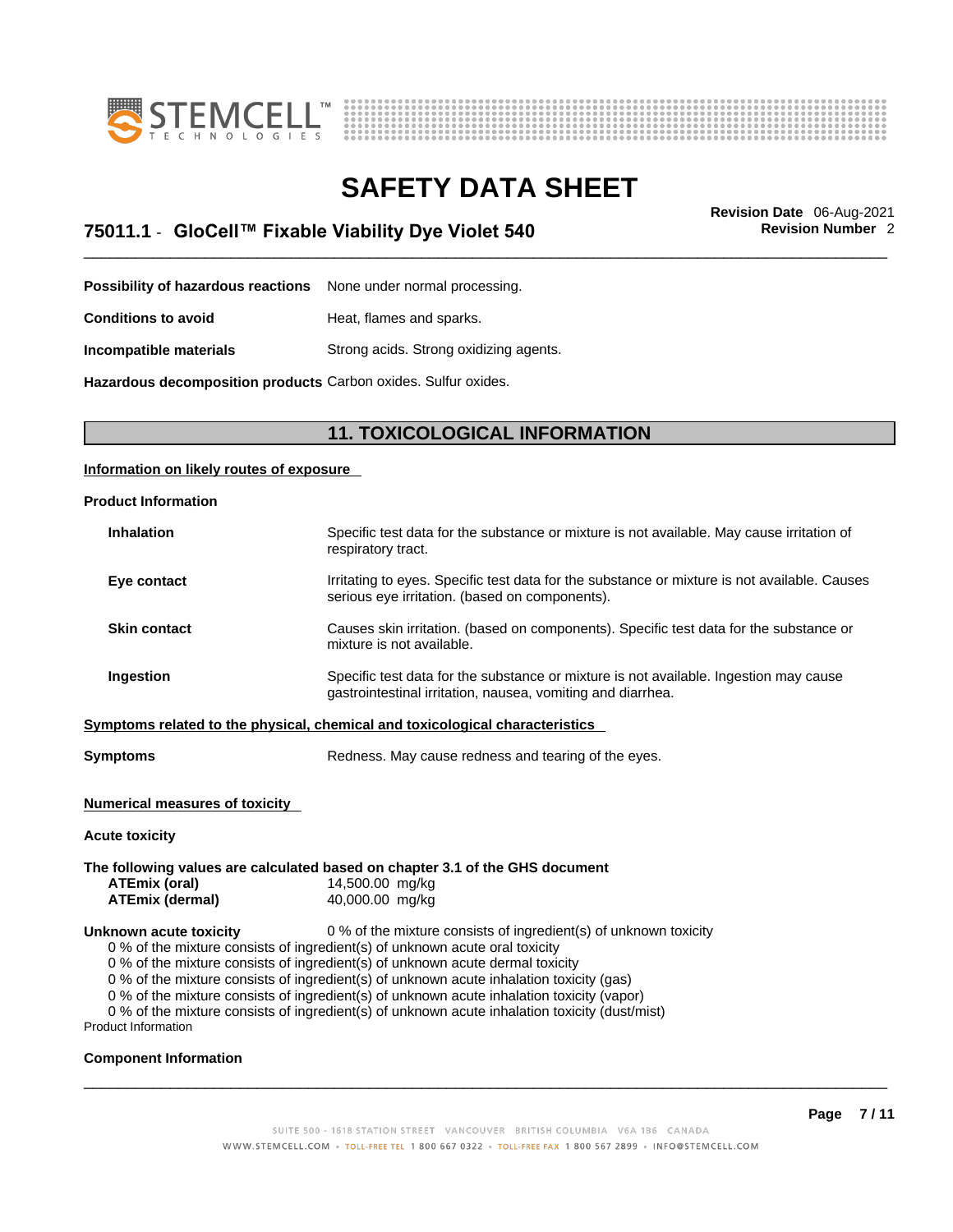



# \_\_\_\_\_\_\_\_\_\_\_\_\_\_\_\_\_\_\_\_\_\_\_\_\_\_\_\_\_\_\_\_\_\_\_\_\_\_\_\_\_\_\_\_\_\_\_\_\_\_\_\_\_\_\_\_\_\_\_\_\_\_\_\_\_\_\_\_\_\_\_\_\_\_\_\_\_\_\_\_\_\_\_\_\_\_\_\_\_\_\_\_\_ **Revision Date** 06-Aug-2021 **75011.1** - **GloCell™ Fixable Viability Dye Violet 540 Revision Number** 2

| Chemical name                                                                              | Oral LD50                 | Dermal LD50                                                                 | <b>Inhalation LC50</b> |  |  |
|--------------------------------------------------------------------------------------------|---------------------------|-----------------------------------------------------------------------------|------------------------|--|--|
| dimethyl sulfoxide                                                                         | $= 14500$ mg/kg (Rat)     | $= 40$ g/kg (Rat)                                                           | > 5.33 mg/L (Rat) 4 h  |  |  |
| 67-68-5                                                                                    | $= 28300$ mg/kg (Rat)     |                                                                             |                        |  |  |
|                                                                                            |                           |                                                                             |                        |  |  |
|                                                                                            |                           |                                                                             |                        |  |  |
| Delayed and immediate effects as well as chronic effects from short and long-term exposure |                           |                                                                             |                        |  |  |
| <b>Skin corrosion/irritation</b>                                                           |                           | Classification based on data available for ingredients. Irritating to skin. |                        |  |  |
| <b>Product Information</b>                                                                 |                           |                                                                             |                        |  |  |
|                                                                                            |                           |                                                                             |                        |  |  |
| Serious eye damage/eye irritation                                                          |                           | Classification based on data available for ingredients. Irritating to eyes. |                        |  |  |
| <b>Product Information</b>                                                                 |                           |                                                                             |                        |  |  |
|                                                                                            |                           |                                                                             |                        |  |  |
| Respiratory or skin sensitization                                                          | No information available. |                                                                             |                        |  |  |
| <b>Product Information</b>                                                                 |                           |                                                                             |                        |  |  |
|                                                                                            |                           |                                                                             |                        |  |  |
| <b>Germ cell mutagenicity</b>                                                              | No information available. |                                                                             |                        |  |  |
| <b>Product Information</b>                                                                 |                           |                                                                             |                        |  |  |
|                                                                                            |                           |                                                                             |                        |  |  |
| Carcinogenicity                                                                            | No information available. |                                                                             |                        |  |  |
| <b>Reproductive toxicity</b>                                                               | No information available. |                                                                             |                        |  |  |
|                                                                                            |                           | <b>Product Information</b>                                                  |                        |  |  |
|                                                                                            |                           |                                                                             |                        |  |  |
| <b>STOT - single exposure</b>                                                              | No information available. |                                                                             |                        |  |  |
|                                                                                            |                           | <b>Product Information</b>                                                  |                        |  |  |
|                                                                                            |                           |                                                                             |                        |  |  |
| <b>STOT - repeated exposure</b>                                                            | No information available. |                                                                             |                        |  |  |
|                                                                                            |                           | <b>Product Information</b>                                                  |                        |  |  |
|                                                                                            |                           |                                                                             |                        |  |  |
| <b>Aspiration hazard</b>                                                                   | No information available. |                                                                             |                        |  |  |
|                                                                                            |                           |                                                                             |                        |  |  |

## **12. ECOLOGICAL INFORMATION**

### **Ecotoxicity**

|                    |                       | <b>Product Information</b> |                |                       |
|--------------------|-----------------------|----------------------------|----------------|-----------------------|
| Chemical name      | Algae/aquatic plants  | <b>Fish</b>                | Toxicity to    | Crustacea             |
|                    |                       |                            | microorganisms |                       |
| dimethyl sulfoxide | EC50: 12350 -         | LC50: >40g/L (96h,         |                | EC50: =7000mg/L (24h, |
| 67-68-5            | 25500mg/L (96h,       | Lepomis macrochirus)       |                | Daphnia species)      |
|                    | Skeletonema costatum) | LC50: 33 - 37g/L (96h,     |                |                       |
|                    |                       | Oncorhynchus mykiss)       |                |                       |
|                    |                       | $LC50: = 41.7g/L$ (96h,    |                |                       |
|                    |                       | Cyprinus carpio) LC50:     |                |                       |
|                    |                       | =34000mg/L (96h,           |                |                       |
|                    |                       | Pimephales promelas)       |                |                       |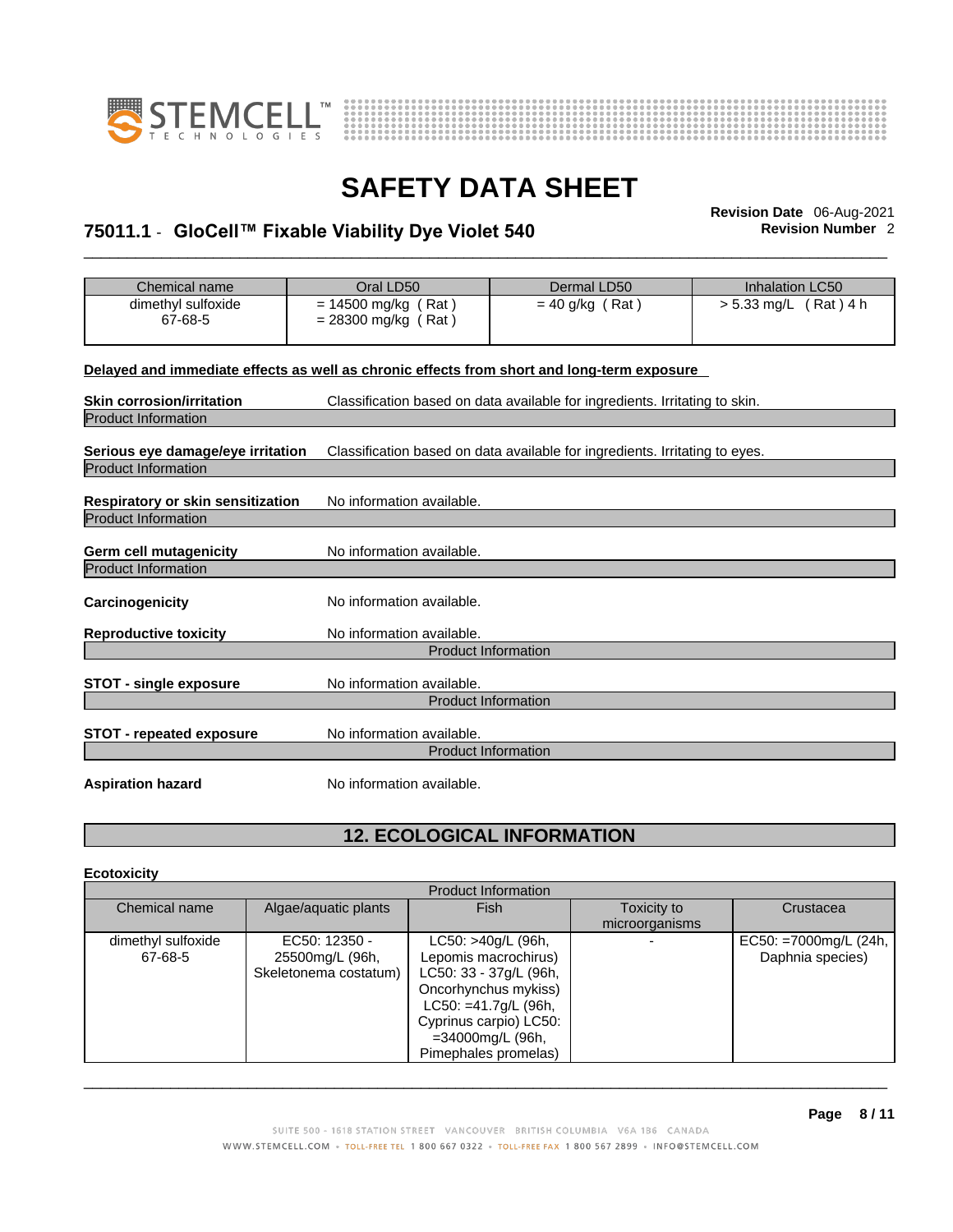



# \_\_\_\_\_\_\_\_\_\_\_\_\_\_\_\_\_\_\_\_\_\_\_\_\_\_\_\_\_\_\_\_\_\_\_\_\_\_\_\_\_\_\_\_\_\_\_\_\_\_\_\_\_\_\_\_\_\_\_\_\_\_\_\_\_\_\_\_\_\_\_\_\_\_\_\_\_\_\_\_\_\_\_\_\_\_\_\_\_\_\_\_\_ **Revision Date** 06-Aug-2021 **75011.1** - **GloCell™ Fixable Viability Dye Violet 540 Revision Number** 2

**Persistence and degradability** No information available.

**Bioaccumulation** There is no data for this product.

**Component Information**

| Chemical name           | $\cdots$<br>1.1.1<br>Partition coefficient |
|-------------------------|--------------------------------------------|
| ' sulfoxide<br>dimethvl | _ מ∩ כ<br>۰z.uə<br>__                      |
| 67-68-5                 |                                            |

**Other adverse effects** No information available.

## **13. DISPOSAL CONSIDERATIONS**

### **Waste treatment methods**

**Waste from residues/unused products** 

Dispose of in accordance with local regulations. Dispose of waste in accordance with environmental legislation.

**Contaminated packaging** Do not reuse empty containers.

## **14. TRANSPORT INFORMATION**

### **DOT**

| UN/ID no.<br>Proper shipping name<br><b>Hazard class</b><br><b>Packing Group</b> | 1993<br>Combustible liquid, n.o.s. (Dimethyl sulfoxide)<br>None<br>Ш |
|----------------------------------------------------------------------------------|----------------------------------------------------------------------|
| <b>TDG</b>                                                                       | Not regulated                                                        |
| <b>MEX</b>                                                                       | Not regulated                                                        |
| ICAO (air)                                                                       | Not regulated                                                        |
| <b>IATA</b>                                                                      | Not regulated                                                        |
| <b>IMDG</b>                                                                      | Not regulated                                                        |
| <b>RID</b>                                                                       | Not regulated                                                        |
|                                                                                  |                                                                      |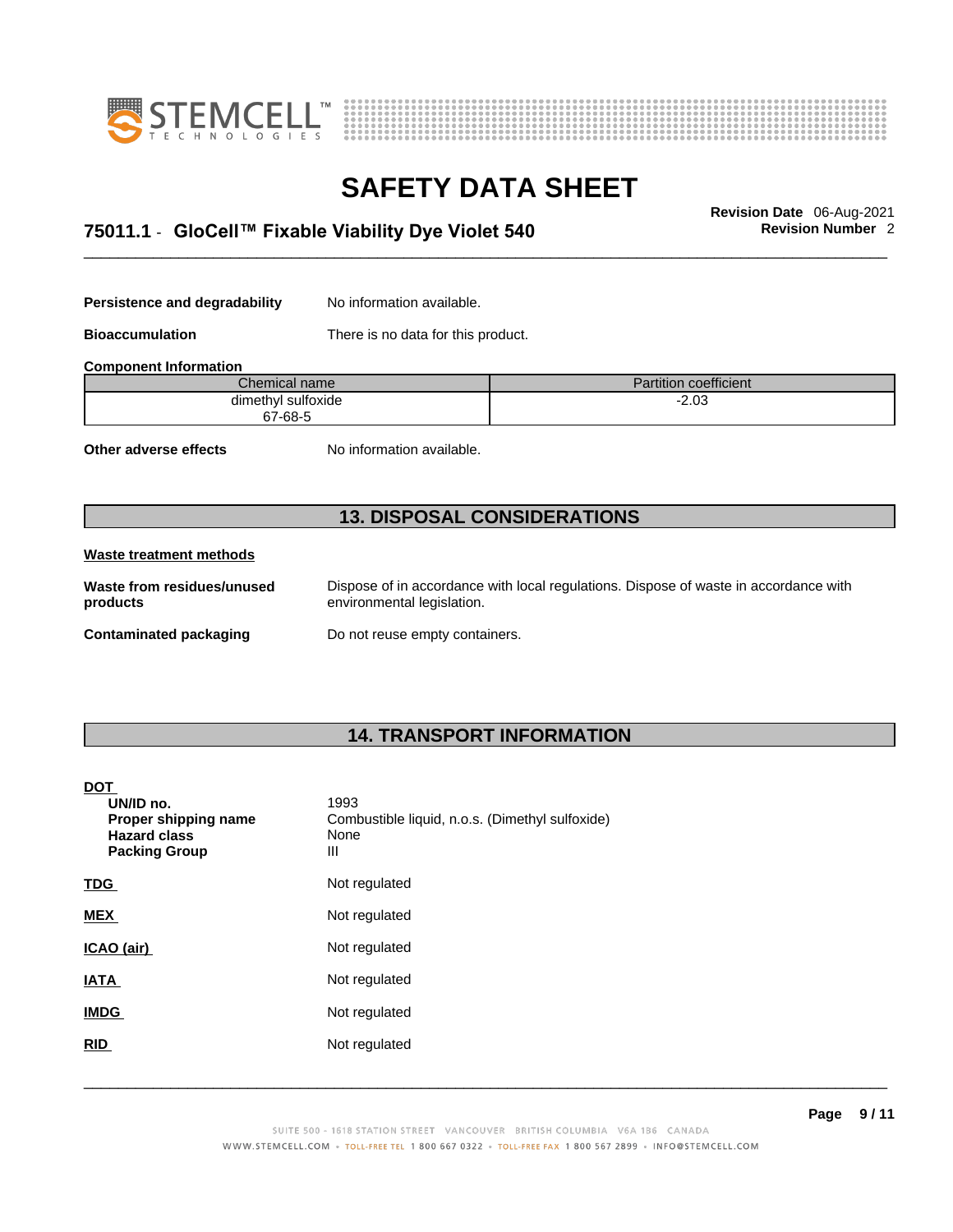



# \_\_\_\_\_\_\_\_\_\_\_\_\_\_\_\_\_\_\_\_\_\_\_\_\_\_\_\_\_\_\_\_\_\_\_\_\_\_\_\_\_\_\_\_\_\_\_\_\_\_\_\_\_\_\_\_\_\_\_\_\_\_\_\_\_\_\_\_\_\_\_\_\_\_\_\_\_\_\_\_\_\_\_\_\_\_\_\_\_\_\_\_\_ **Revision Date** 06-Aug-2021 **75011.1** - **GloCell™ Fixable Viability Dye Violet 540 Revision Number** 2

**ADR** Not regulated

**ADN** Not regulated

### **15. REGULATORY INFORMATION International Inventories TSCA** Complies **DSL/NDSL** Complies **EINECS/ELINCS** Complies **ENCS** Complies **IECSC** Complies KECL Complies PICCS Complies **AICS** Complies

 **Legend:** 

 **TSCA** - United States Toxic Substances Control Act Section 8(b) Inventory

 **DSL/NDSL** - Canadian Domestic Substances List/Non-Domestic Substances List

 **EINECS/ELINCS** - European Inventory of Existing Chemical Substances/European List of Notified Chemical Substances

 **ENCS** - Japan Existing and New Chemical Substances

 **IECSC** - China Inventory of Existing Chemical Substances

 **KECL** - Korean Existing and Evaluated Chemical Substances

 **PICCS** - Philippines Inventory of Chemicals and Chemical Substances

 **AICS** - Australian Inventory of Chemical Substances

### **US Federal Regulations**

### **SARA 313**

Section 313 of Title III of the Superfund Amendments and Reauthorization Act of 1986 (SARA). This product does not contain any chemicals which are subject to the reporting requirements of the Act and Title 40 of the Code of Federal Regulations, Part 372.

| SARA 311/312 Hazard Categories    |     |  |
|-----------------------------------|-----|--|
| Acute health hazard               | Yes |  |
| <b>Chronic Health Hazard</b>      | No  |  |
| Fire hazard                       | Yes |  |
| Sudden release of pressure hazard | No  |  |
| <b>Reactive Hazard</b>            | No  |  |

### **CWA** (Clean Water Act)

This product does not contain any substances regulated as pollutants pursuant to the Clean Water Act (40 CFR 122.21 and 40 CFR 122.42).

### **CERCLA**

This material, as supplied, does not contain any substances regulated as hazardous substances under the Comprehensive Environmental Response Compensation and Liability Act (CERCLA) (40 CFR 302) or the Superfund Amendments and Reauthorization Act (SARA) (40 CFR 355). There may be specific reporting requirements at the local, regional, or state level